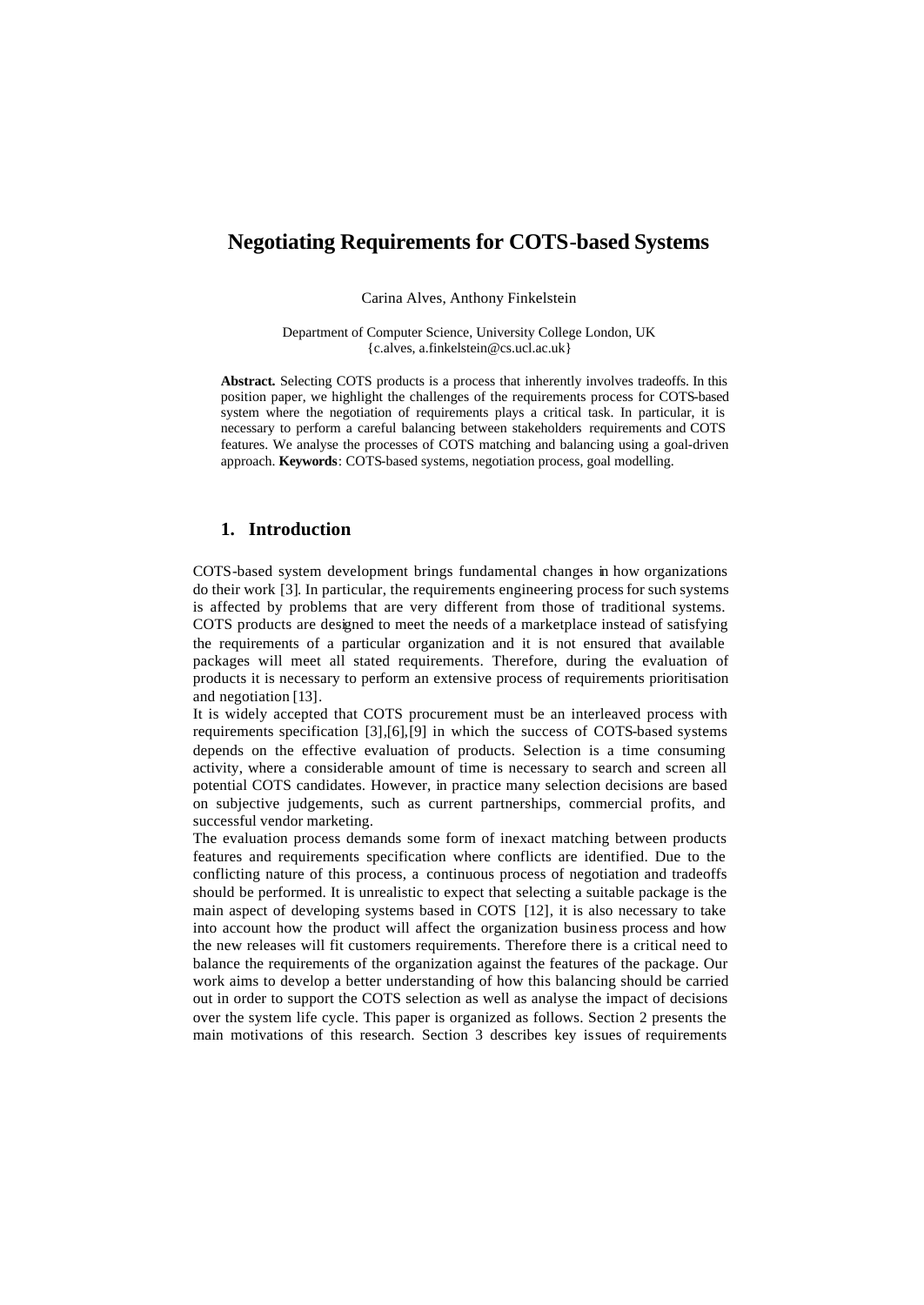#### 2 **Carina Alves, Anthony Finkelstein**

modeling for COTS-based systems. In section 4 we conclude this work and explore some future work directions.

## **2. Motivation**

In traditional systems development, the requirements engineering (RE) activity basically consists of eliciting stakeholders needs, refining the acquired goals into nonconflicting requirements statements, and finally validating these requirements with stakeholders. The main goal of the requirements engineer is to ensure that the requirements specification meets stakeholders' desires and it represents a concise and clear description of the system to be developed. Broadly speaking, the specified requirements will be translated into software architecture and ultimately, implemented. Therefore, it is reasonable to assert that requirements play a controlling role in system development [14]. The RE process for COTS-based development is affected by different problems from those of traditional systems [2]. Following we point out some important issues:

*Dilution of Control* - COTS are designed to satisfy very general requirements where the vendor has full control over the product releases and upgrades. Then, customers are put into unexpected situations over which they have no control.

*Continuous Requirements Process -* In COTS-based systems, requirements are extremely volatile mainly because of rapid changes in the COTS marketplace. Therefore, customers have to accept new releases with features that can be either unwanted or conflicting with stated requirements.

*Requirements Flexibility* - Requirements for COTS-based systems should not be so strict that either exclude the use of COTS or that require large product modification in order to satisfy very specific requirements [3].

The general motivation of our research is getting a deeper insight into the requirements process for COTS-based development. In this position paper we discuss the processes of matching and consequent balancing between requirements and COTS. In fact, a wide range of conflicts can arise during the matching between customers requirements and COTS features, ranging from simple misfitting of desirable features to severe problems of product integration into the organization.

## **3. Modelling Requirements for COTS-Based Systems**

Goals have been recognized as a leading concept in the RE process [1],[4],[5],[8]. In this way, we follow a goal-oriented approach for requirements specification. This work is also influenced by the CORA approach for conflict resolution [11]. A bookstore COTS system selection is used as example to explain the presented concepts.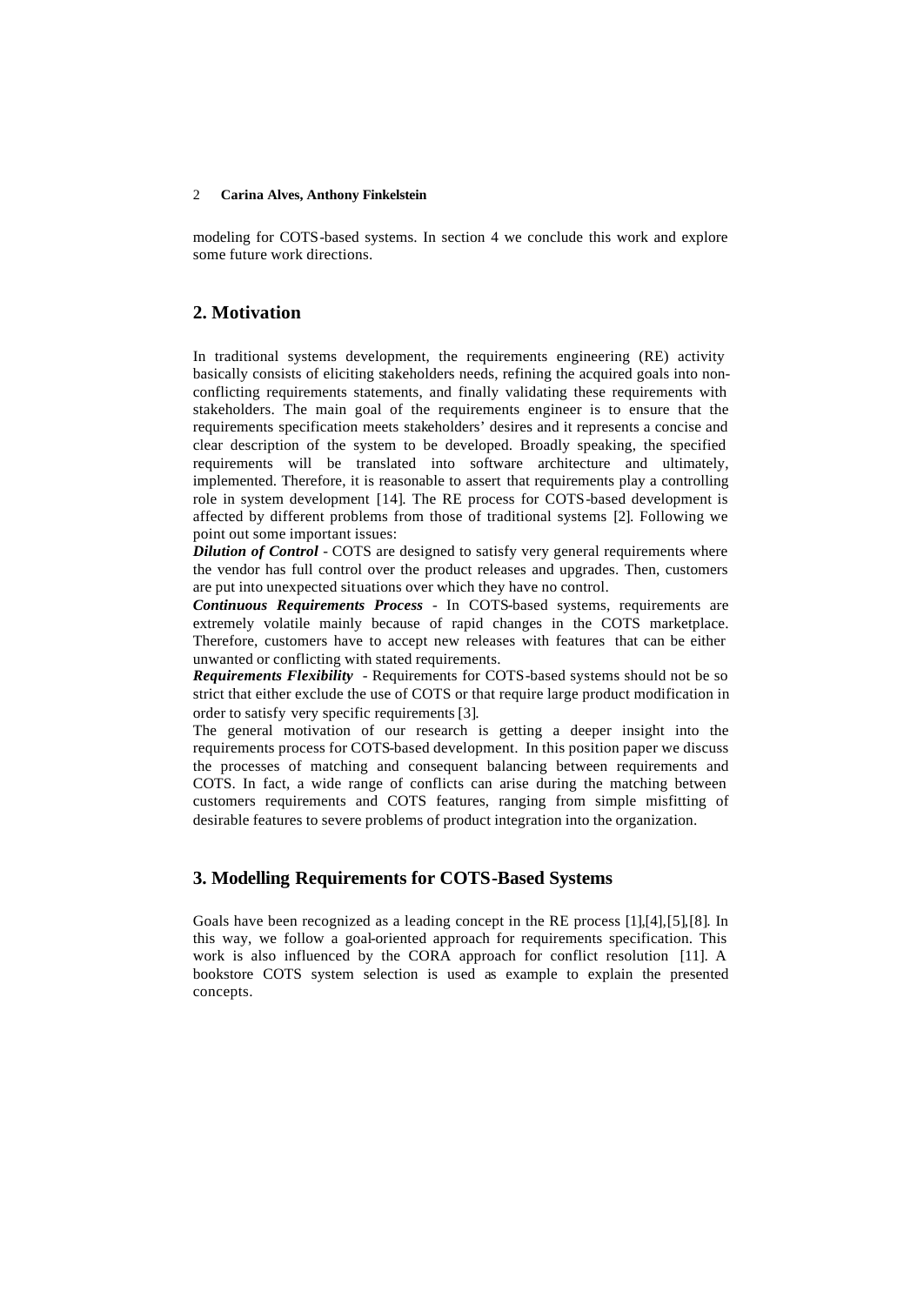#### **3.1 Goal Driven Modelling**

The evaluation of COTS products starts with the acquisition of customer goals. From these initial goals, possible candidates are identified in the marketplace, where new goals may be recognized in features making this process highly iterative. Fig 1 presents part of the goal specification for the bookstore system using AND/OR refinement.



**Fig. 1.** Goal Refinement for Bookstore System

We have identified two categories of goals: peripheral and core. The former are goals that help to distinguish between products (i.e. goals not supported by all products) while the latter are goals that are provided by most available products then they are not very helpful for the decision process. During the evaluation, core goals are discarded while peripheral goals are stressed [7]. For example, the Goal (Query BookByTitle) is supported by both packages (example of core goal) while the Goal (KeepBuyerHistory) is supported only by product B (peripheral goal). Thus, this goal can be a decisive criterion and should be investigated in order to support the decision of selecting one product instead of others. We propose two goal attributes, desirability and modifiability that are formally specified bellow.

Desirability - the importance of a goal described in the customer specification to be satisfied by a particular feature provided by the package.

FormalDef - ∀ goal ∈ CustomerSpecs, ∀ feature ∈ PackageSpecs, Matching (goal,feature) ⇒ Verify (goal.Importance)

Modifiability - the capacity to restructure a goal definition when a conflict arises between a specified goal and any feature provided by the package. FormalDef - ∀ goal ∈ CustomerSpecs, ∀ feature ∈ PackageSpecs, Matching (goal, feature) ∧ Conflict (goal, feature)  $\Rightarrow$  Modify (goal.Definition)

Desirability is concerned with the priority of goals; here one possibility is assigning numbers that represent the relative importance of goals as applied in multi criteria decision-making methods [9]. In particular, the number of hard goals should be minimised because even if any product fits well with a complex set of goals, the volatility of marketplace practically imposes that the fit will be short-lived [14]. Modifiability is a means of removing conflicts by specifying goals in more specific,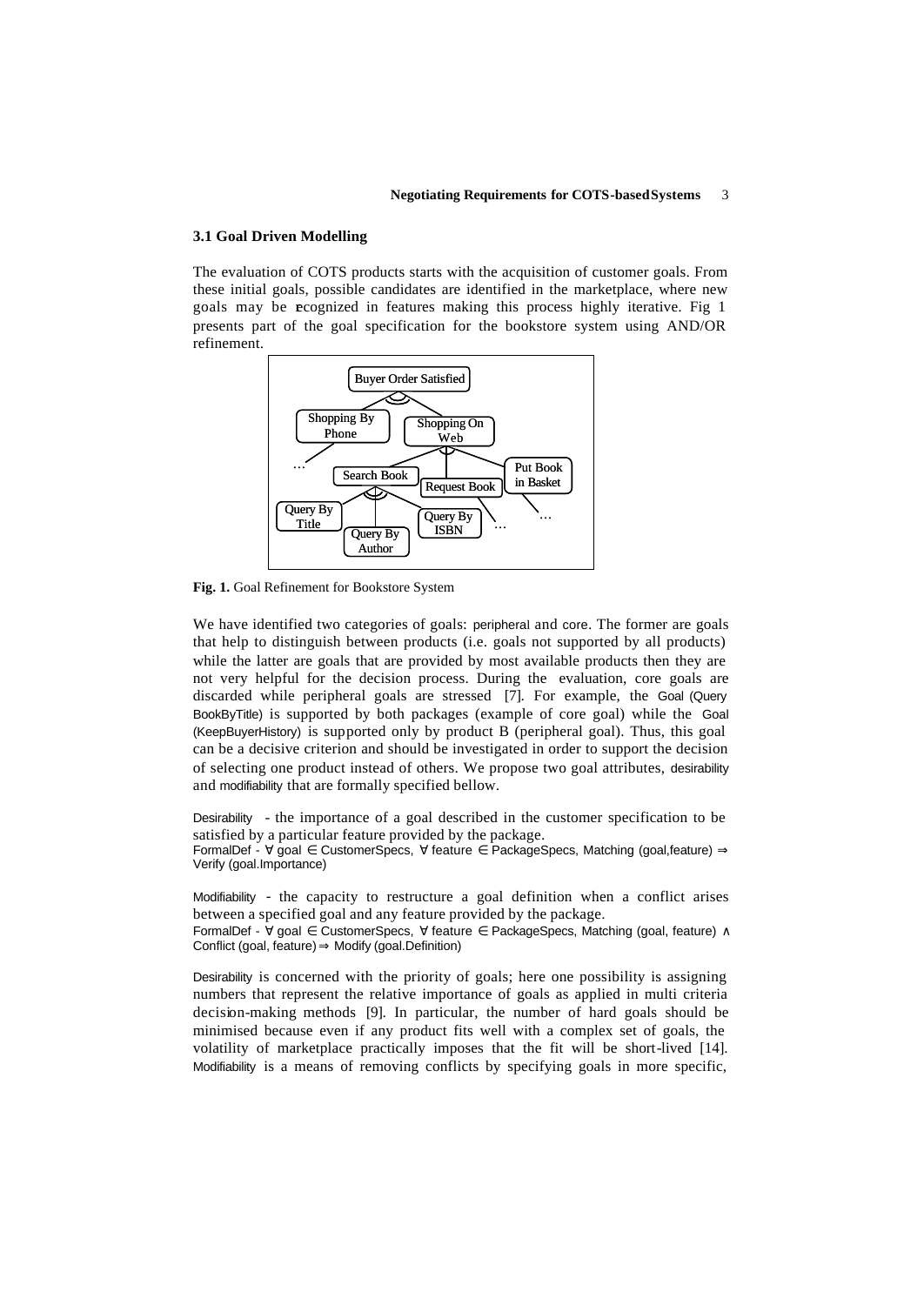#### 4 **Carina Alves, Anthony Finkelstein**

more general or even in different ways. For example, consider the conflict between MaintainBuyerHistory and MaintainBuyerPrivacy (i.e. negative interdependency), where the former goal has *medium* desirability and the latter has *very high* desirability. In this case, the modifiability of MaintainBuyerHistory should be high in order to support the tradeoff resolution. In other words, to support the MaintainBuyerPrivacy goal satisfaction, there should be alternatives to restructure the MaintainBuyerHistory goal or to change this package feature.

#### **3.2 Matching Goals and COTS**

The matching process can be characterised as a negotiation problem between specifications, where COTS features should be able to satisfy goals within an environment – the environment specifies available resources and domain constraints. The evaluation of COTS demands some inexact matching with customer goals. For example, there may be goals not satisfied by any available package, goals satisfied by some joint packages, goals partially satisfied, features of package not initially requested but that can be helpful, features irrelevant or even unwanted. Moreover, there are some cases where goals cannot be entirely satisfied without considerable product adaptation and other cases where these goals must be compromised. An additional complication is that both goals and package specifications might have incompleteness and inconsistencies. In short, it is necessary to perform a complex negotiation process and to reach commitments between the involved parties.



**Fig. 3.** Overview of the Matching Process

To support the matching process we have defined a taxonomy of matching pattern, some patterns are proposed:

Fulfil – feature exactly satisfies a customer goal

Extend – product provides an extra feature that was not requested by customer

Differ – product provides feature that partially satisfies a goal

Fail – product do not provide a feature that was requested by customer goal

Note that Fulfil pattern does not originate conflicts what means that Fulfil Features contribute positively for the satisfaction of customers goals. On the other hand, all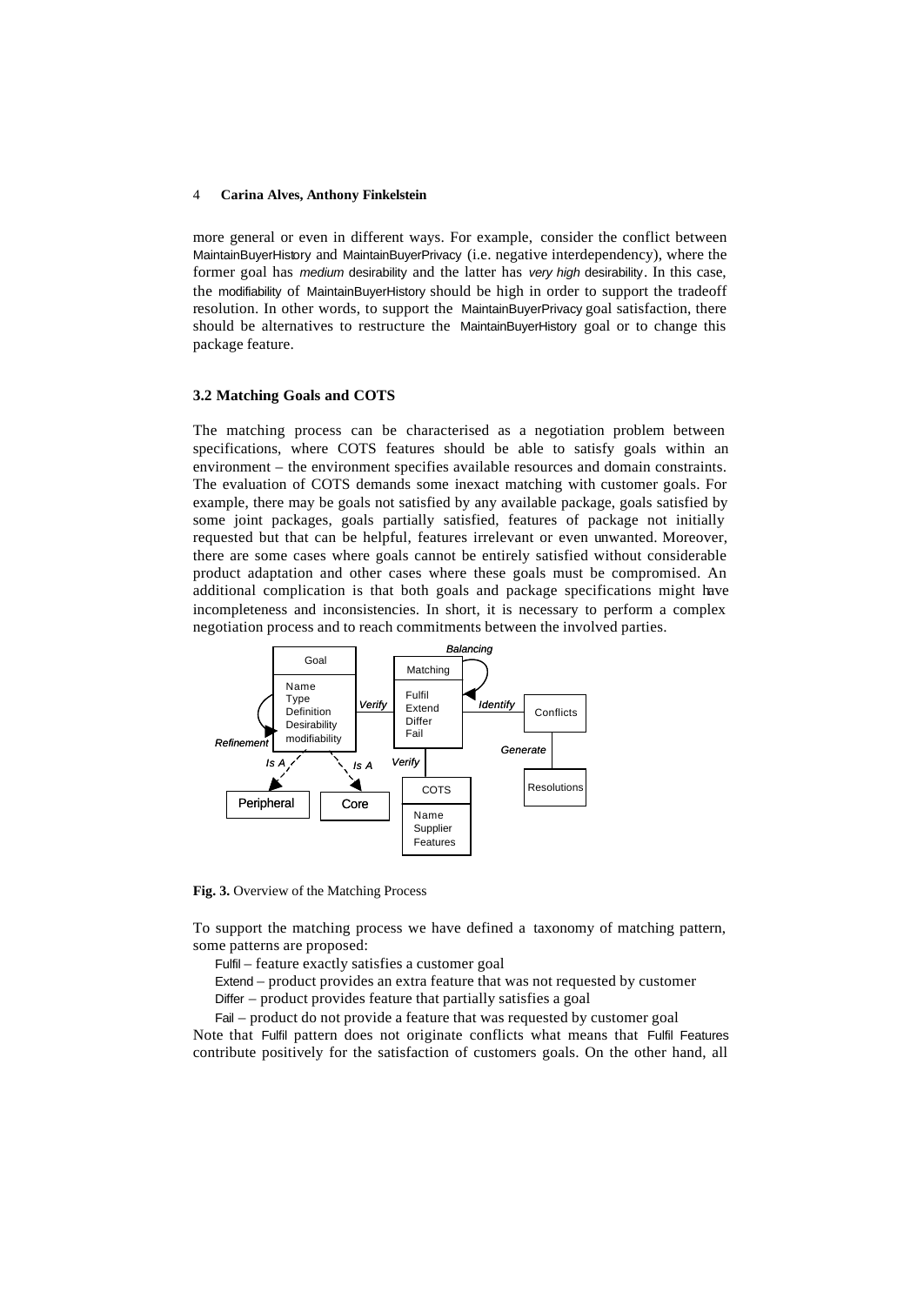other patterns might be a source of conflict and need to be explored. The Differ pattern can introduce conflicts as in this case the product has a feature that partially meets a particular goal but in which the feature differ in certain details. For example, product A partially meets the goal BookPriceDisplayed (i.e. Differ) but instead of displaying the price when the book is found as stated in the goal specification, the product displays the price only when the buyer requests the book. Consider as another example the following matching between goals and COTS features. As illustrated in Fig. 1, the Goal (SearchBook) is refined into the Subgoals (QueryByTitle), (QueryByAuthor) and (QueryByISBN). Product A supports the first two subgoals (i.e. Fulfil) but it also allows (QueryByPublisher) as an Extend Feature. On the other hand, Product B only Fulfil the Subgoal (QueryByTitle) and Fail the two others. We argue the analysis of matching patterns should support the identification of conflicting issues as sketched in Fig. 3.

#### **3.3 Balancing Goals and COTS**

The balancing between goals and COTS features is an important step of the decision making process. Assuming that conflicts are resolved through the generation of alternatives, a risk analysis should be performed as guidance in order to reach a feasible resolution (i.e. the solution that minimise potential conflicts and maximise goals satisfaction). In order to tackle the conflict problem it is necessary to understand the nature of conflict, analyse the causes of conflict, and explore the potential resolutions. We believe that an effective strategy for resolution generation should be a domain-independent one, where new conflict resolutions can be derived from previous resolutions of similar cases

## **4. Conclusions and Future Work**

This position paper is a preliminary examination into the problem of matching between customers needs and package features. We argue that resolving conflicts that arise from the matching process is a critical issue for developing successful COTSbased systems. Without negotiation strategies, customers often focus on accepting a ready COTS solution (which will hardly meet their needs), rather than exploring new alternative solutions sharing mutual commitments. For example, customers may change their business practices in order to fit the product; products will probably need modifications that can range from simple customisations to large adaptations. As future work we need to investigate how to identify and characterise the various types of conflict that can arise from mismatches. Another major issue that needs to be addressed is the generation of negotiation strategies. Finally, once the approach will be fully defined, we need to empirically validate it in an industrial setting.